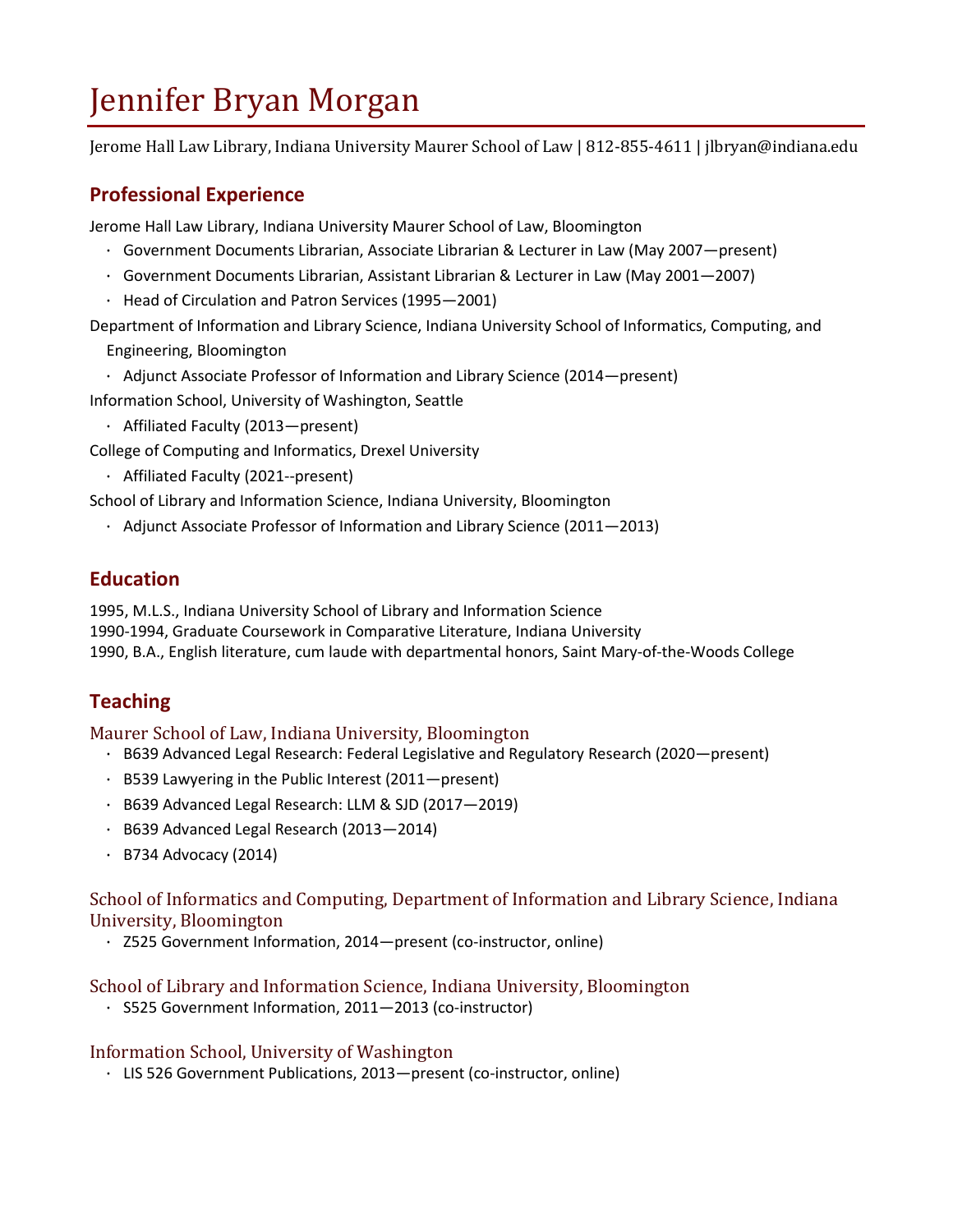#### College of Computing and Informatics, Drexel University

· INFO 680 U.S. Government Information, 2021—present (co-instructor, online)

#### Department of Library and Information Science, Indiana University, IUPUI, Indianapolis

· S525 Government Information, 2014 (co-instructor, online)

#### **Professional Associations & Memberships**

- · American Association of Law Libraries (2001—present)
	- o Government Documents Special Interest Section
	- o Academic Law Libraries Special Interest Section
- · The Association of American Law Schools (2008—present)
	- o AALS Section on Legal Writing, Reasoning, and Research
- · Indiana Networking for Documents and Information of Government Organizations (INDIGO) (2001 present)
- · Indiana University Librarians Association (2001—present)
- · Ohio Regional Association of Law Libraries (2001—present)

#### **Presentations**

- · Speaker, *Teaching Federal Legislative History Research*, Temple University Law Librarians Enrichment Series (virtual, Dec. 1, 2020).
- · Speaker, *Race, Voting Rights, and the Past: People, Moments, and Documents*, Federal Depository Library Conference (virtual, Oct. 23, 2020) (with L. Fuentes-Rohwer).
- · Speaker, *Researching the Law: Finding Cases and Judicial Documents, Part 2 - An Introduction to Judicial Dockets, Oral Argument, and Court Records and Briefs*, Indiana State Library webinar (February 13, 2020).
- · Speaker, *The Congressional Review Act: Overview and Update*, INDIGO Spring Conference (IU McKinney School of Law, Indianapolis, IN, May 1, 2017).
- · Speaker, *LLMC Digital: a Resource for State Documents*, INDIGO Spring Conference (IU McKinney School of Law, May 1, 2017).
- · Discussion Group Panelist, *Student Assessment: Tips and Tricks from the Trenches*, AALS (San Francisco, CA, January 4, 2017).
- · Speaker, *A Day in the Life: Jerome Hall Law Library*, Indiana University Libraries In-House Institute (Bloomington, IN, May 9, 2016) (with A. Ahlbrand, C. Dabney, K. Mattioli, R. Vaughan).
- · Speaker, *Gov Docs 101: the Judicial Branch (Finding Case Opinions, Dockets, Court Records, and Briefs)*, Government Information Day (GID15) (Indiana State Library, Indianapolis, IN, May 7, 2015 (with M. Trumbo).
- · Speaker, *Executive Branch Documents in Legal Research*, ProQuest webinar (online, August 21, 2013).
- · Speaker, *Executive Branch Documents in Legal Research*, ProQuest panel discussion, Annual Meeting of the American Association of Law Librarians (Seattle, WA, July 14, 2013).
- · Speaker, *State Constitutions: Current, Historical and How They Change*, Annual Meeting of the American Association of Law Librarians (Seattle, WA, July 14, 2013) (with A. Ahlbrand, C. Dabney).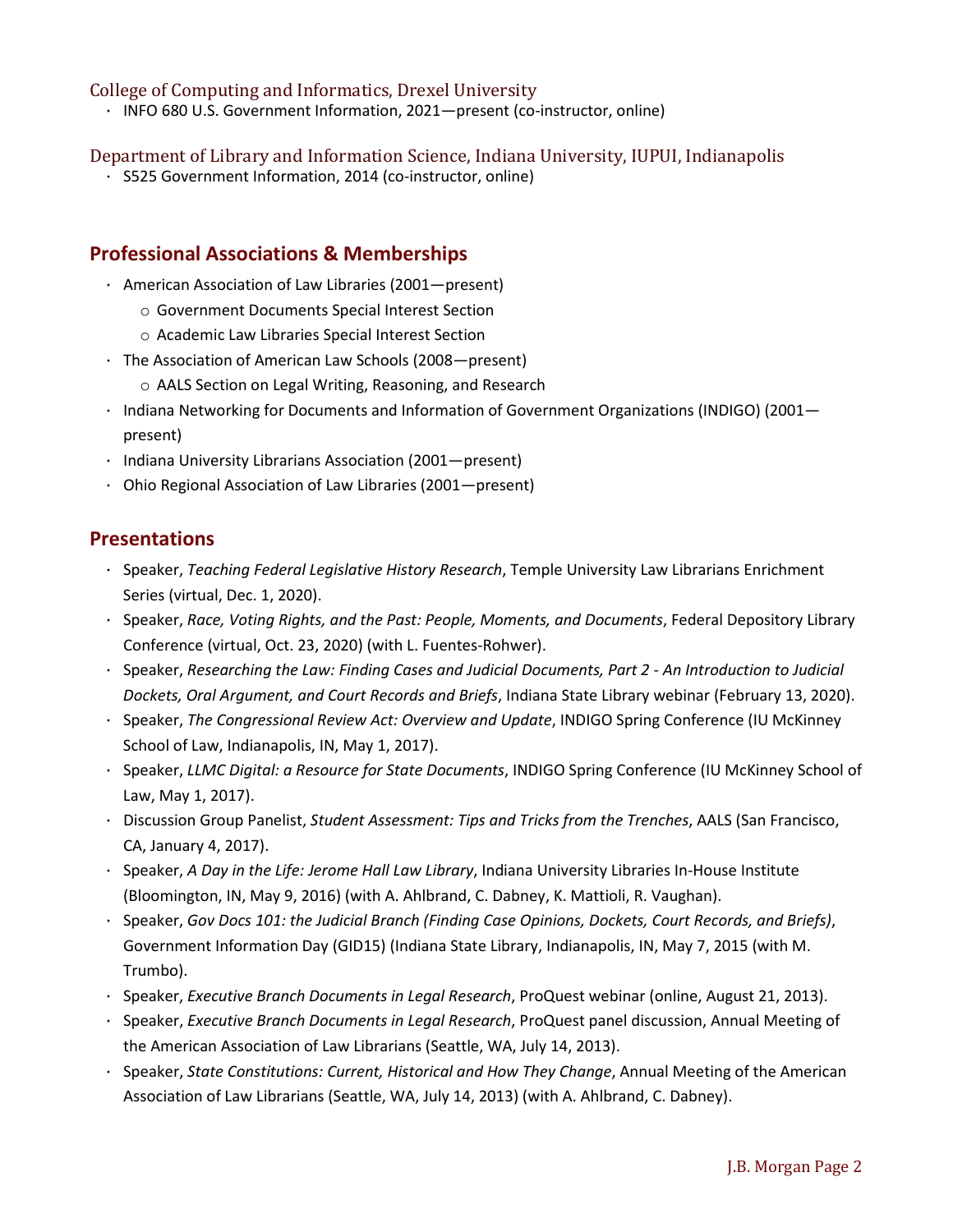- · Speaker, *State Constitutions: Current, Historical and How They Change*, Indiana Library Federation Districts 5/7 Conference (Indiana State University, Terre Haute, IN, May 17, 2013) (with A. Ahlbrand, C. Dabney).
- · Speaker, *State Constitutions: Current, Historical and How They Change*, INDIGO Fall Conference (Indiana State Library, Indianapolis, IN, November 2, 2012) (with A. Ahlbrand, C. Dabney).
- · Speaker, *Researching State Constitutional History*, Continuing Legal Education program, Indiana Office of the Attorney General (Indianapolis, IN, April 11, 2012).
- · Speaker, *Congressional Research Service: Research Products and Online Availability*, INDIGO Spring Conference (IU Maurer School of Law, Bloomington, IN, May 18, 2006).
- · Discussion Group Panelist, *Working in Foreign Libraries*, presentation sponsored by the SLIS student chapter of the American Library Association (Indiana University Wells Library, Bloomington, IN, March 8, 2004).

## **Publications**

- · Book Review. Herman, Edward and Theodora Belniak. *Locating U.S. Government Information Handbook*, 108 LAW LIBRARY JOURNAL 655, 672 (2016).
- · *Legislative History Research Presentations and Resource List*, in 24TH NATIONAL RESEARCH TEACH-IN INSTRUCTIONAL RESOURCES KIT (2016), [https://www.aallnet.org/sections/rips/teachin/2016.html.](https://www.aallnet.org/sections/rips/teachin/2016.html)
- · *Legal Research & Writing Handouts on Secondary Sources,* in 24TH NATIONAL RESEARCH TEACH-IN INSTRUCTIONAL RESOURCES KIT (2016), [https://www.aallnet.org/sections/rips/teachin/2016.html.](https://www.aallnet.org/sections/rips/teachin/2016.html)
- · *Indiana's Government Information Day Focuses on Change, Access, & Continuity*, in 2015 JURISDOCS 6 (Summer 2015) (with S. Holterhoff).
- · *The Evolution of Government Documents*, in LAW LIBRARIANSHIP IN THE TWENTY-FIRST CENTURY. Second edition. (Balleste, Roy, et al., Eds.). Lanham, Maryland: Scarecrow Press, 2014.
- · *Legal Research Instruction Handouts*, in ALL-SIS SOURCEBOOK FOR TEACHING LEGAL RESEARCH, 2012.
- · *Federal Legislative Research Quick Guide*, in TRAINING RESOURCE KIT FOR THE 20TH NATIONAL LEGAL RESEARCH TEACH-IN (Laura J. Ax-Fultz and David E. Lehmann, Eds.) 2012.
- · *State Legislative History*, in TRAINING RESOURCE KIT FOR THE 20TH NATIONAL LEGAL RESEARCH TEACH-IN (Laura J. Ax-Fultz and David E. Lehmann, Eds.) 2012.
- · *Online Sources for Administrative Regulations*, in TRAINING RESOURCE KIT FOR THE 20TH NATIONAL LEGAL RESEARCH TEACH-IN (Laura J. Ax-Fultz and David E. Lehmann, Eds.) 2012.
- · CALI Lesson. *Indiana Primary Resources* (with C. Dabney), Center for Computer-Assisted Legal Instruction, 2010.
- · *Regulatory History: Process and Documents*, in TRAINING RESOURCE KIT FOR THE 17TH NATIONAL LEGAL RESEARCH TEACH-IN (Gail A. Partin and David E. Lehmann, Eds.) 2009 (with P. Hook).
- · *The Evolution of Government Documents*, in LAW LIBRARIANSHIP IN THE TWENTY-FIRST CENTURY (Balleste, Roy, et al., Eds.). Lanham, Maryland: Scarecrow Press, 2007.
- · *Summary of Annual Meeting Program C 2: The Virtual Federal Depository Library Program: A Reality for the 21st Century*, 27 THE CRIV SHEET 5 (November 2004).
- · Book Review. *The Regulation of Assisted Reproductive Technology*, 96 LAW LIBRARY JOURNAL 178 (2004).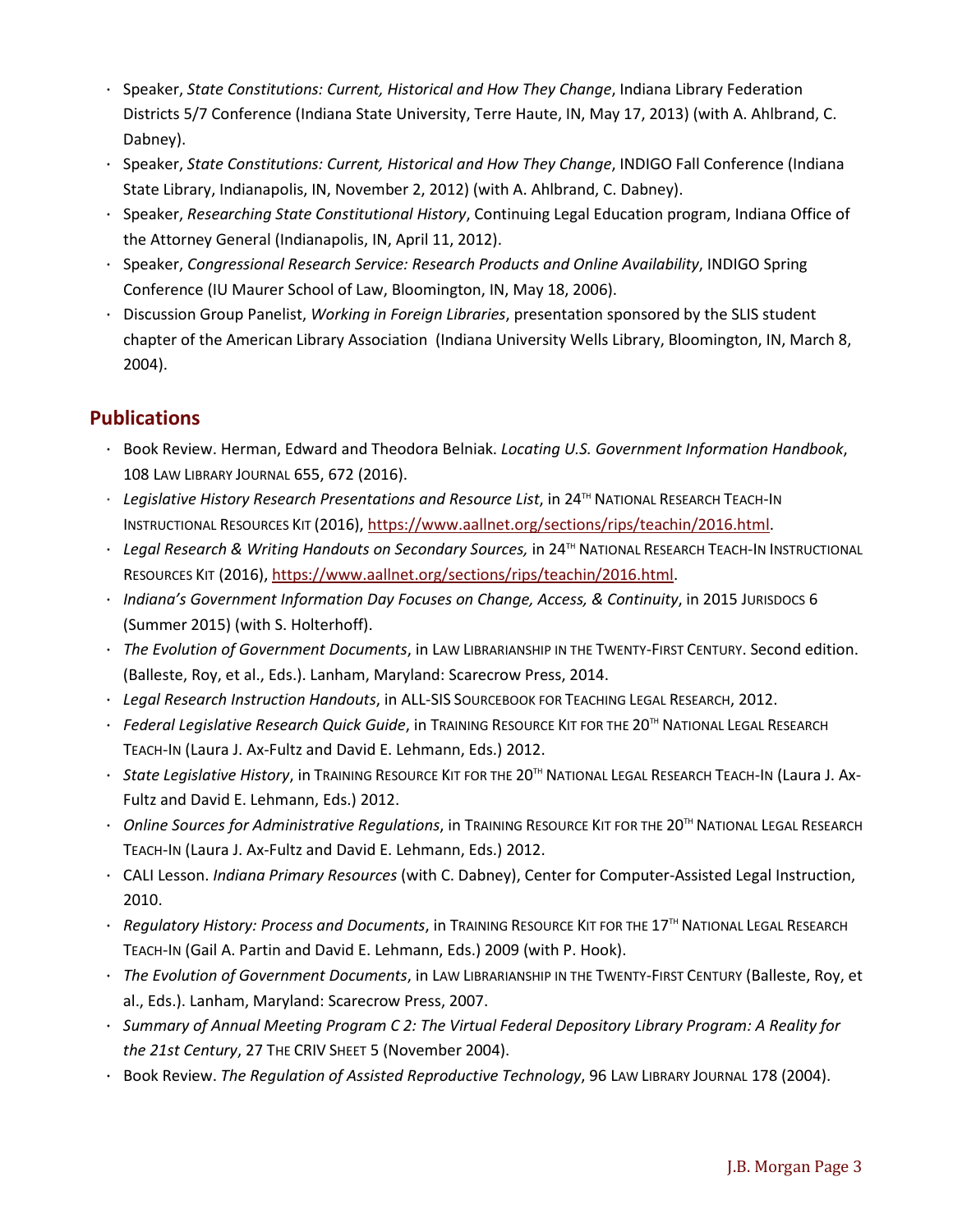· Internet. *State Legislative History Research Guides Inventory*, Jerome Hall Law Library, Indiana University Maurer School of Law (2001, continuously updated), [http://law.indiana.libguides.com/state-legislative](http://law.indiana.libguides.com/state-legislative-history-guides)[history-guides.](http://law.indiana.libguides.com/state-legislative-history-guides)

### **Other Teaching**

- · Indiana University Maurer School of Law, invited lecturer in the following courses:
	- o B595 Advanced Environmental Law and Practice
	- o B542/B543 Legal Research and Writing
	- o B554 Legislation
	- o L778 Seminar in American Legal History
	- o L784 Seminar in Tax Procedure
	- o B519 State Constitutional Law

### **Service**

#### National Committees and Service

- · United States Government Publishing Office (GPO)
	- o Depository Library Council, June 1, 2020—May 31, 2023
		- Collection & Discovery Services Working Group member, 2020-present
- · American Association of Law Libraries (AALL)
	- o Law Librarianship as a Career Guidance Review Special Committee member, 2019—present
		- Student Member Services & Development sub-committee member, 2020-2021
		- Curriculum Design sub-committee member, 2019—2020
- · Government Documents Special Interest Section (GD-SIS), American Association of Law Libraries (AALL), 2001—present
	- o Executive Committee Leadership
		- Immediate Past Chair, 2008-2009
		- Chair, 2007—2008
		- Vice Chair/Chair Elect, 2006-2007
	- o Committees
		- Program Committee chair, 2006-2007
		- Program Committee member, 2006-2014
		- Public Relations Committee chair, 2009-2011
		- **Public Relations Committee member, 2009-2014**
		- Fugitive and Electronic-Only Documents Committee member, 2005—2006
		- **Publications Committee member, 2001-2003**

#### Regional Committees and Service

- · Ohio Regional Association of Law Libraries, 2001—present
	- o Annual Meeting Local Arrangements Committee member, 2019-2020
	- o Annual Meeting Local Arrangements Committee member, 2005-2006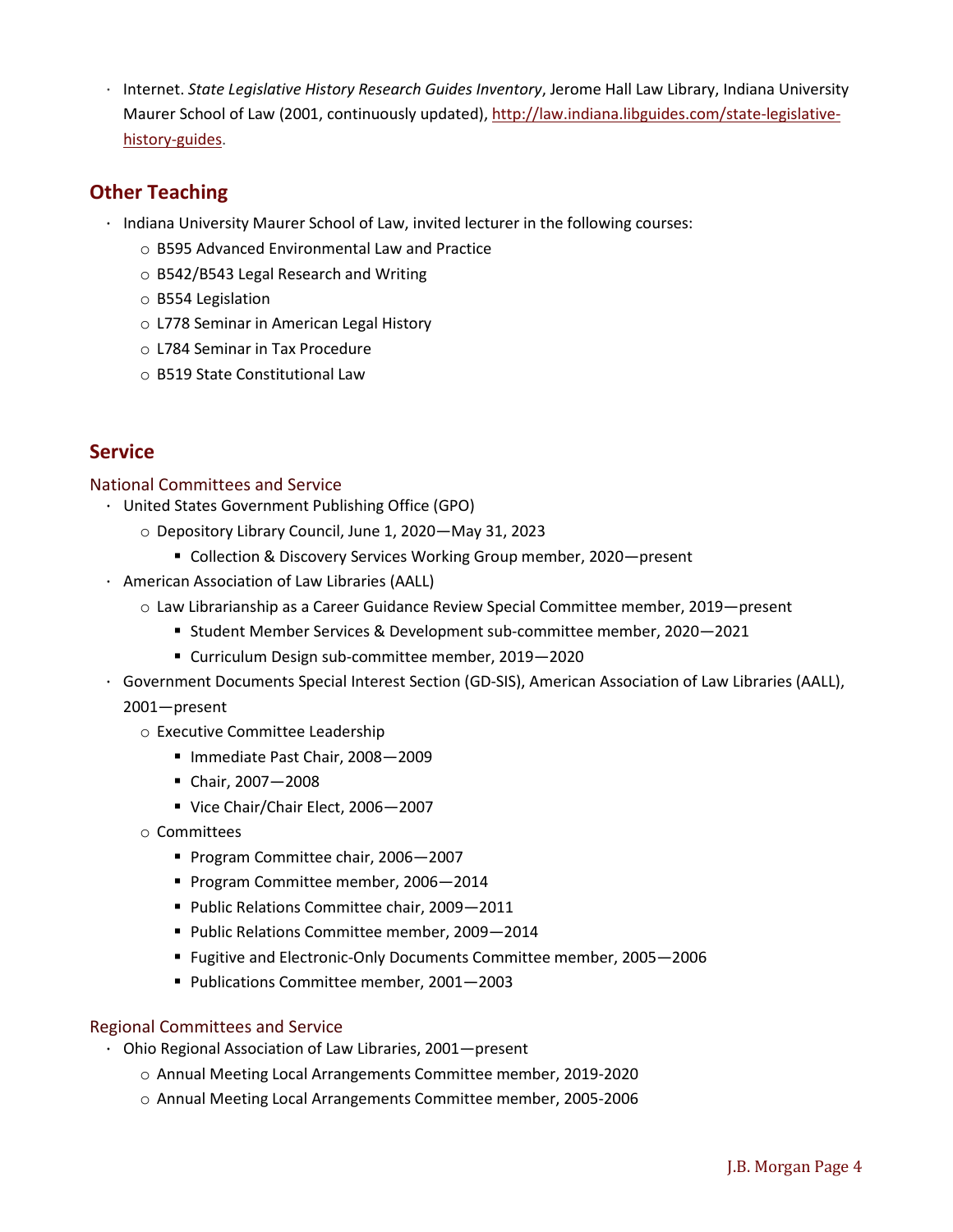#### State Committees and Service

- · INDIGO (Indiana Networking for Documents and Information of Government Organizations), 2001 present
	- o Executive Committee Leadership
		- Immediate Past Chair, 2017-2018
		- Chair, 2016—2017
		- Assistant Chair/Chair-Elect, 2015—2016
		- Immediate Past Chair, 2006–2007
		- Chair, 2005—2006
		- Assistant Chair/Chair-Elect, 2004—2005
		- Secretary/Treasurer, 2002-2004
	- o Committees
		- **Education and Outreach Committee chair, 2020**-
		- Communications Committee member, 2014-2016
		- State Depository Representatives Committee member, 2014—2016
		- State Depository Representatives Committee chair, 2012—2014
		- Program Committee member, 2012
- · *Government Information Day* planning committee (INDIGO, in cooperation with the Indiana State Library) o 2012—2013, 2014—2015, 2017—2018, 2019—2020

#### Indiana University Committees and Service

- · Indiana University Bloomington Tenured Librarians Committee
	- o Member, 2012—present
- · Bloomington Faculty Council (BFC)
	- o Faculty Affairs Committee, 2005—2006
- · Bloomington Library Faculty Council (BLFC), 2005—2006
	- o Election Committee Chair 2003—2004
	- o Election Committee, 2002—2004
- · Indiana University Library Faculty Council (IULFC)
	- o Faculty Review Board Alternate, 2003—2005
- · Indiana University Librarians' Association (InULA)
	- o Communications Committee, member 2001—2003
	- o Communications Committee Chair 2001—2002
	- o Webmaster 2001—2004
- · Indiana University Bloomington Libraries
	- o SIRSI Unicorn Circulation Working Group, 2000—2001
	- o SIRSI Unicorn Circulation/OPAC Reserves Task Force, 2000—2001
	- o Wylie House Museum, Docent, 1997—1998